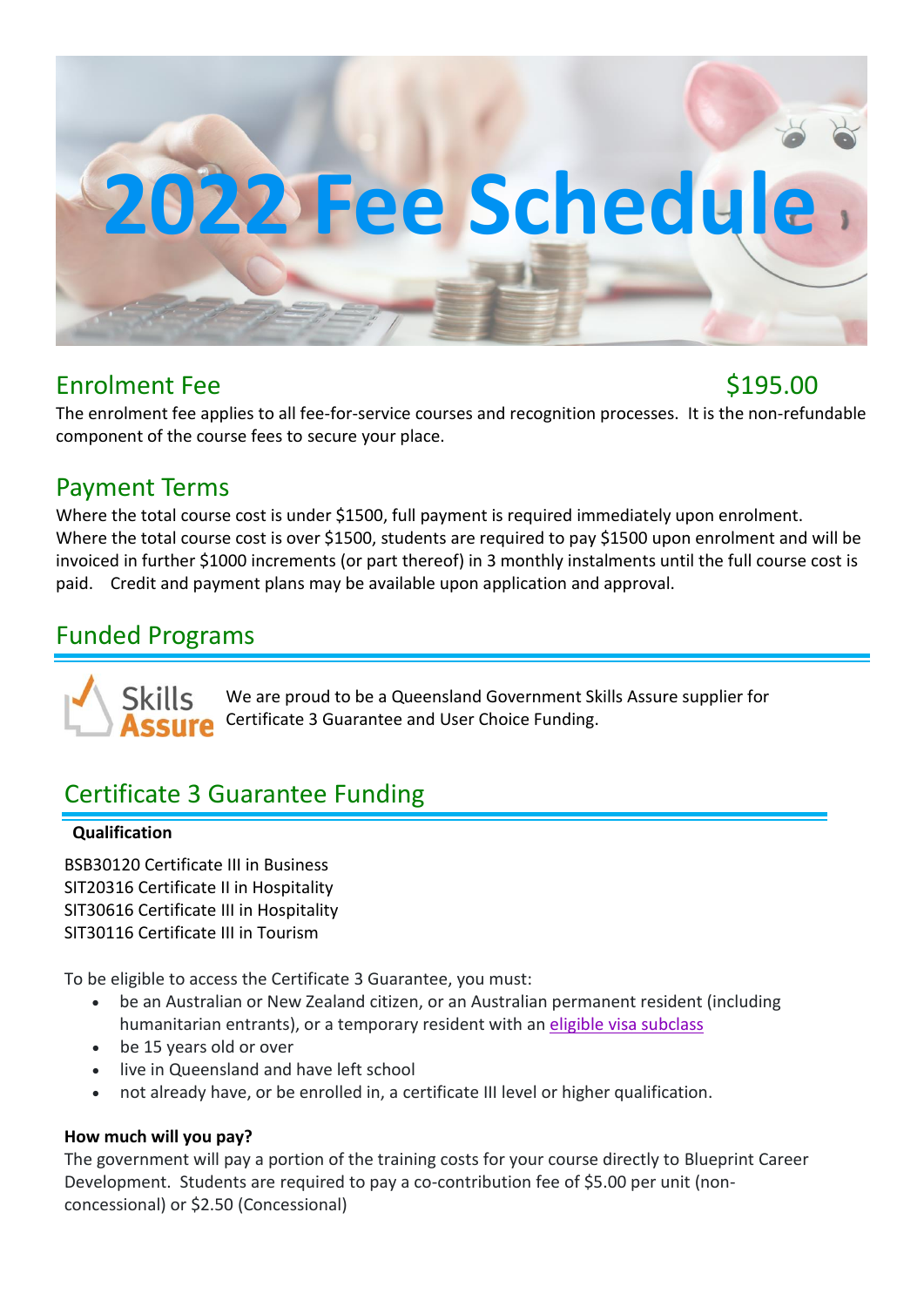# **Traineeships**

| Applies to full-time, part-time and school based trainees | #            | <b>Government Contribution</b> |  |
|-----------------------------------------------------------|--------------|--------------------------------|--|
|                                                           | <b>Units</b> |                                |  |
| <b>BSB30120 Certificate III in Business</b>               | 13           | \$2655                         |  |
| SIT20316 Certificate II in Hospitality                    | 12           | \$2198                         |  |
| SIT30616 Certificate III in Hospitality                   | 15           | \$2843                         |  |
| SIT30116 Certificate III in Tourism                       | 15           | \$3113                         |  |

*A student or employer contribution fee also applies to traineeships funded through user choice. This fee is charged at \$1.60 per nominal hour student contribution, no fee is applicable if a unit is credit transferred. Partial and full student fee exemptions may apply.\*\* Nominal hours are determined using the NCVER Nominal Hours calculator or the Victorian Purchasing Guide. Nominal hours are checked quarterly.*

\* Where the trainee is in the Priority Population Group, the government contribution will be 100% and there will be no employer contribution. Priority Population Groups are those declared on the national Apprenticeship/Traineeship Training Contract, such as individuals of Aboriginal or Torres Strait Islander origin, individuals from a non-English speaking background and individuals with disability, impairment or long-term condition.

\*\* Student contribution fees will be charged at 40% of the full student contribution fee where the trainee is under 17 at the end of February this year, or is in receipt of a health care card, or is an individual of Aboriginal or Torres Strait Islander origin. School based trainees are fully exempted from the student contribution – tuition fee.

Existing workers and part-time staff may be eligible for partial User Choice Funding and attract Federal Government incentives to offset the higher training costs. Please ask us to help determine eligibility and therefore give an accurate quote.

#### **From time to time, full and partial funding is available for selected qualifications. For information about currently funded training opportunities, please visit our website at [www.blueprintcd.com.au](http://www.blueprintcd.com.au/) or call us on 1300 851 550.**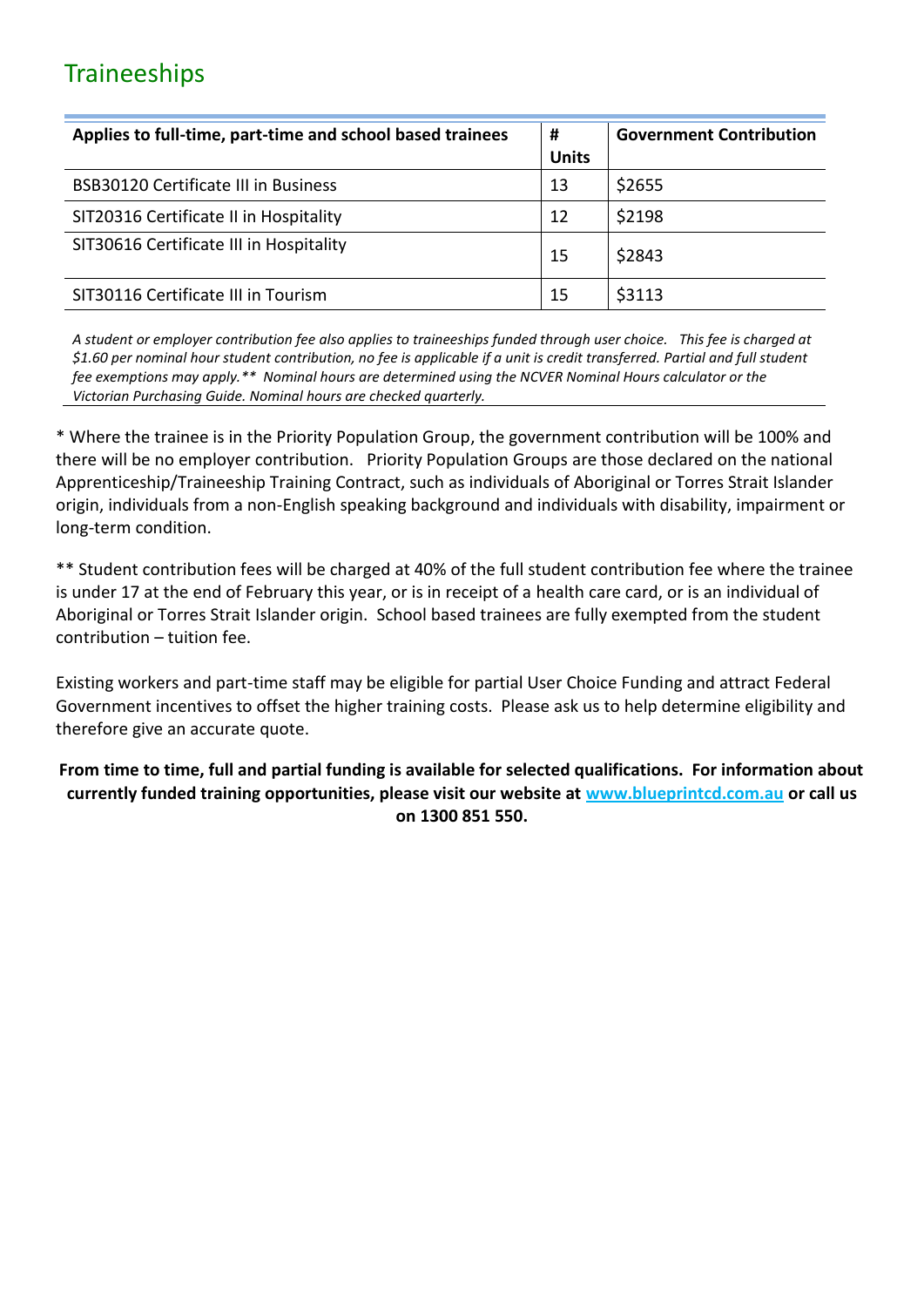# Fee for Service - Qualifications and Courses

|                                                                                                                                          | # Units        | Price per<br>unit | <b>Full Course</b>       |
|------------------------------------------------------------------------------------------------------------------------------------------|----------------|-------------------|--------------------------|
| 10939NAT Certificate II in Self Awareness and Development                                                                                | 12             | N/A               | $$850 -$<br>\$1750       |
| 10860NAT Certificate III in Personal Empowerment                                                                                         | 8              | \$400             | \$2,995                  |
| 10641NAT Diploma of Health and Wellness Coaching                                                                                         | 8              | N/A               | \$10,000                 |
| <b>BSB30120 Certificate III in Business</b>                                                                                              | 13             | \$225             | $$895 -$<br>\$2,610      |
| SIT20316 Certificate II in Hospitality                                                                                                   | 12             | $$185$ **         | \$1,995*                 |
| SIT30616 Certificate III in Hospitality                                                                                                  | 15             | $$225 **$         | $$1,500 -$<br>$$2,995$ * |
| SIT20116 Certificate II in Tourism                                                                                                       | 11             | \$185             | $$1,100 -$<br>\$2,035    |
| SIT30116 Certificate III in Tourism                                                                                                      | 15             | $$225 **$         | $$1,500 -$<br>\$3,375    |
| CHC24015 Certificate II in Active Volunteering                                                                                           | $\overline{7}$ | \$185             | \$1295                   |
| CHC30221 Certificate III in Education Support                                                                                            | 17             | \$225             | $$9,50 -$<br>\$3,825     |
| CHC41215 Certificate IV in Career Development                                                                                            | 13             | \$300             | \$1,950-<br>\$2,995      |
| CHCSS00108 Career Development Skill Set                                                                                                  | 6              | N/A               | $$1000 -$<br>\$1200      |
| TAE40116 Certificate IV in Training and Assessment<br>Full Course - Blended (inc F2F Workshops, online, distance<br>$\bullet$<br>and RPL | 10             | \$300             | \$2895                   |
| Full Course - Online<br>$\bullet$                                                                                                        | 10             | N/A               | \$1600 ***               |
| Accelerated Teacher Program (inc: 3 x F2F Workshops)<br>$\bullet$                                                                        | 10             | N/A               | \$1395                   |
| TAESS0009 Address Foundation Skills in Vocational Practice                                                                               | 10             |                   |                          |
| Skill Set<br>Option 1 (Full skill set of 3 units)<br>$\circ$                                                                             | 3              | N/A               | \$900                    |
| Option 2 (Credit transfer for TAELLN411)<br>$\circ$                                                                                      | $\overline{2}$ | N/A               | \$600                    |
| TAESS00011 Assessor Skill Set                                                                                                            | 4              | N/A               | \$1100                   |
| TAESS00014 Enterprise Trainer - Presenting Skill Set                                                                                     | $\overline{2}$ | N/A               | \$600                    |
| Upgrade from TAE40110                                                                                                                    |                |                   |                          |
| Option 1 (via direct credit and RPL only)<br>$\circ$                                                                                     | 10             | N/A               | \$395                    |
| Option 2 (3 assessment units plus TAEASS502)<br>$\circ$                                                                                  | 10             | N/A               | \$595                    |
| Option 3 (3 assessment units plus TAELLN411)<br>$\circ$                                                                                  | 10             | N/A               | \$595                    |
| Option 4 (3 assessment units plus TAELLN411 &<br>$\circ$<br>TAEASS502)                                                                   | 10             | N/A               | \$695                    |

*Qualifications and courses may be offered online, through correspondence, classroom, blended learning, credit transfer or RPL modes. Concession rates and/or government funding may apply to some qualifications. Contact us for specific information.*

*\* Vocational placement is mandatory if students are not employed in the relevant industry. Additional charges may apply for workplace assessment.*

*\*\* RSA and RGS units are exceptions and priced at \$75.*

*\*\*\*Discount of \$100 may apply for a full upfront payment of \$1500. Online students may attend live classes for an additional \$120 per day.*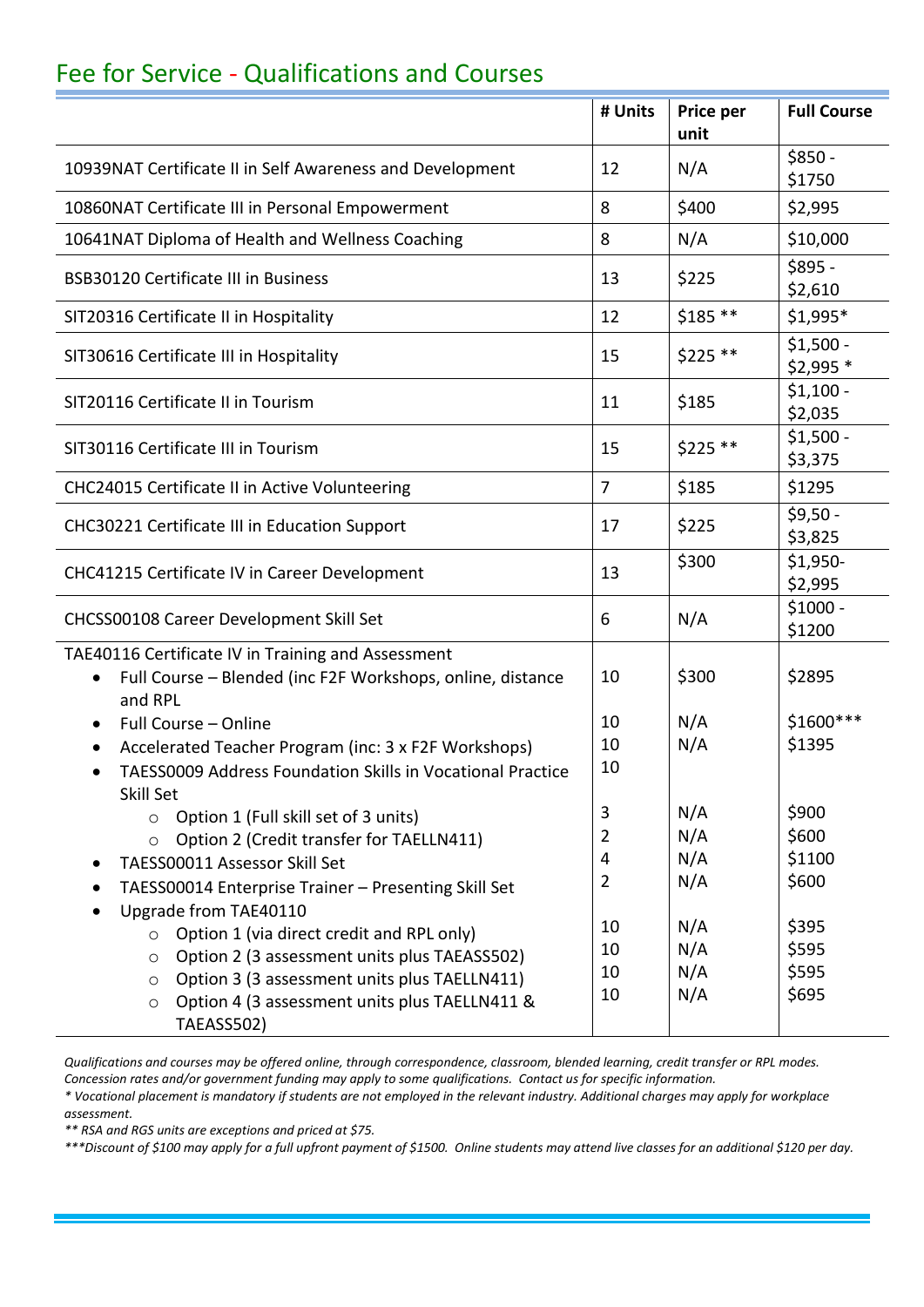#### Credit Transfer

Credit transfers are processed at no charge for students already enrolled in the qualification for which they require credit transfers as part of the entry requirement such as the TAE40110 to TAE40116 upgrade. Where credit transfers are not factored into the full qualification, the remaining course price will be calculated as the total of the individual cost of the remaining units and \$50 per unit credit transferred, up to a maximum of \$200. The Enrolment fee of \$195 still applies for qualifications issued where all units of competency are credit transferred.

#### Recognition of Prior Learning (RPL)

RPL is ideal for people who have the knowledge, skills, formal training (e.g. professional development workshops), work and life experience to demonstrate competence in specific areas of expertise. Many units can be assessed for RPL using documentary evidence, interview questions and video or audio, however highly skill centred units may require workplace observation.

Where no individual prices are listed, the cost of RPL is the same price as the course fee inclusive of \$195 enrolment fee. In some instances, workplace observation may be required. This can be arranged at an additional charge of \$65 per hour. Please note that rural and remote locations may incur additional charges, and, in some cases, we may not be able to provide workplace observation services.

#### Reissuance of Certification

Past students may obtain a copy of their certification at a cost of \$50 for reissuance.

#### Copies of Assessment Evidence

Students are advised to retain copies of their own completed assessments as submitted work is retained by us for compliance purposes. If students request a copy of their submitted work, a fee of \$50 plus 10 cents per page of photocopying or scanning will be charged.

## Non-Accredited Programs

Blueprint Career Development offers a range of professional development and non-accredited programs. Topics include Business Etiquette, Conflict Resolution, Proposal Writing, Human Resource Management, Coaching and Mentoring, Using Social Media Professionally, Sales Fundamentals, Teambuilding, and many more. These are delivered in workshops, online and through correspondence at competitive rates ranging from \$49 to \$199 per person. For more information, please visit our website at [www.blueprintcd.com.au](http://www.blueprintcd.com.au/) or call us on 1300 851 550.